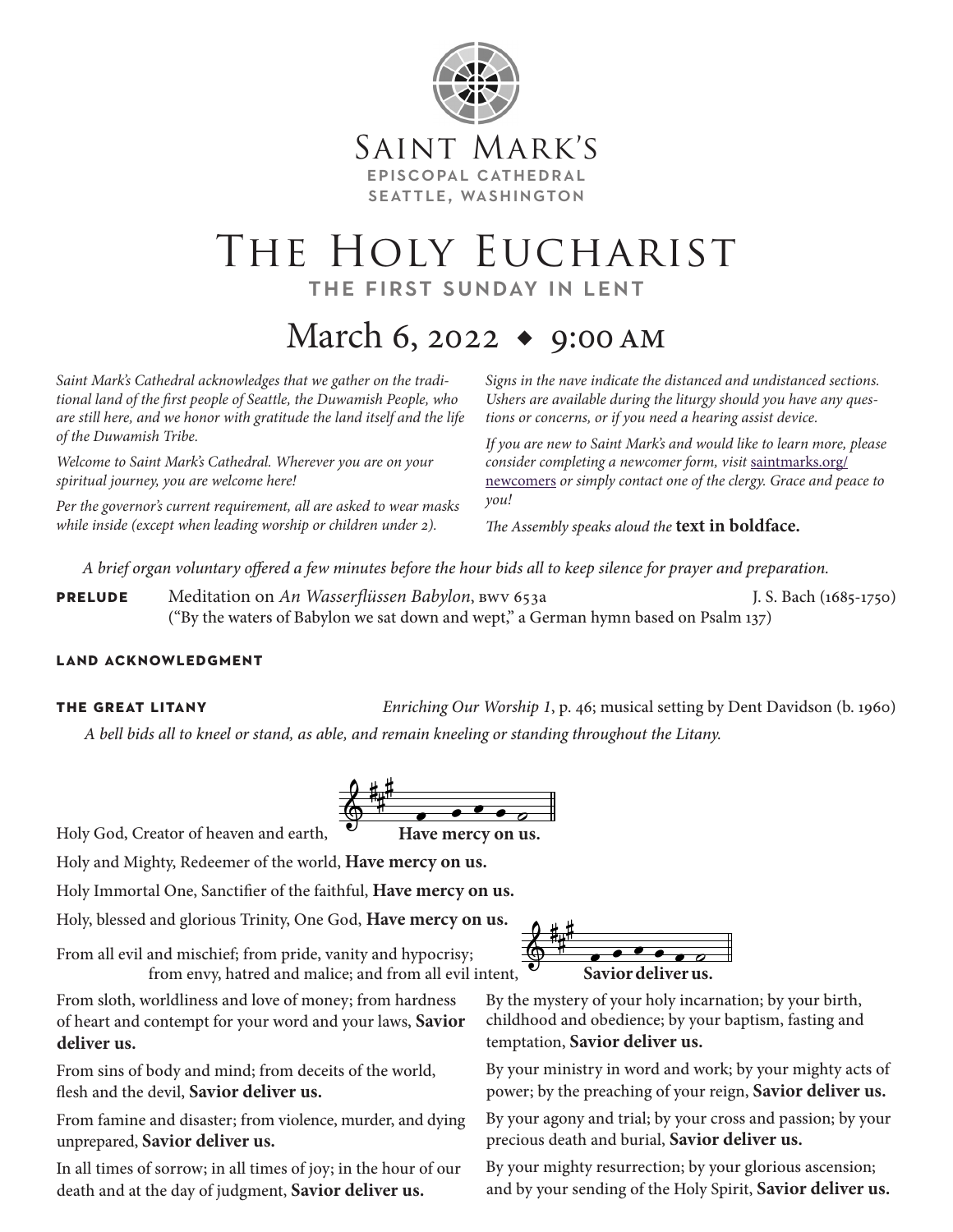Hear our prayers, O Christ our God.



Govern and direct your holy Church; fill it with love and truth; and grant it that unity which is your will. **Hear us, O Christ.**

Give us boldness to preach the gospel in all the world, and to make disciples of all the nations. **Hear us, O Christ.**

Enlighten your bishops, priests and deacons with knowledge and understanding, that by their teaching and their lives they may proclaim your word.

## **Hear us, O Christ.**

Give your people grace to witness to your word and bring forth the fruit of your Spirit. **Hear us, O Christ.**

Bring into the way of truth all who have erred and are deceived. **Hear us, O Christ.**

Strengthen those who stand; comfort and help the fainthearted; raise up the fallen; and finally beat down Satan under our feet. **Hear us, O Christ.**

Guide the leaders of the nations into the ways of peace and justice. **Hear us, O Christ.**

Give your wisdom and strength to Joseph, the President of the United States, Jay, the Governor of this state, and Bruce, the Mayor of this city, that in all things they may do your will, for your glory and the common good.

## **Hear us, O Christ.**

Give to the Congress of the United States, the members of the President's Cabinet, those who serve in our state

legislature, and all others in authority the grace to walk always in the ways of truth. **Hear us, O Christ.**

Bless the justices of the Supreme Court and all those who administer the law, that they may act with integrity and do justice for all your people. **Hear us, O Christ.**

Give us the will to use the resources of the earth to your glory and for the good of all. **Hear us, O Christ.**

Bless and keep all your people, **Hear us, O Christ.**

Comfort and liberate the lonely, the bereaved and the oppressed. **Hear us, O Christ.**

Keep in safety those who travel and all who are in peril. **Hear us, O Christ.**

Heal the sick in body, mind or spirit and provide for the homeless, the hungry and the destitute. **Hear us, O Christ.**

Guard and protect all children who are in danger. **Hear us, O Christ.**

Shower your compassion on prisoners, hostages and refugees, and all who are in trouble. **Hear us, O Christ.**

Forgive our enemies, persecutors and slanderers, and turn their hearts. **Hear us, O Christ.**

Hear us as we remember those who have died and grant us with them a share in your eternal glory. **Hear us, O Christ.**

Give us true repentance; forgive us our sins of negligence and ignorance and our deliberate sins; and grant us the grace of your Holy Spirit to amend our lives according to your word.



### **collect of the day** *First Sunday in Lent C Prayers for an Inclusive Church,* adapt.

God be with you. **And also with you.** Let us pray.

GOD OF THE WILDERNESS, your Spirit accompanies us<br>
as we search for truth and purpose: in our times of doubt and desolation, help us to resist the worship of empty power and the illusion of invulnerability, that we might find our true sustenance in Jesus Christ, the Broken Bread of Life. **Amen.**

*Please be seated for the readings.*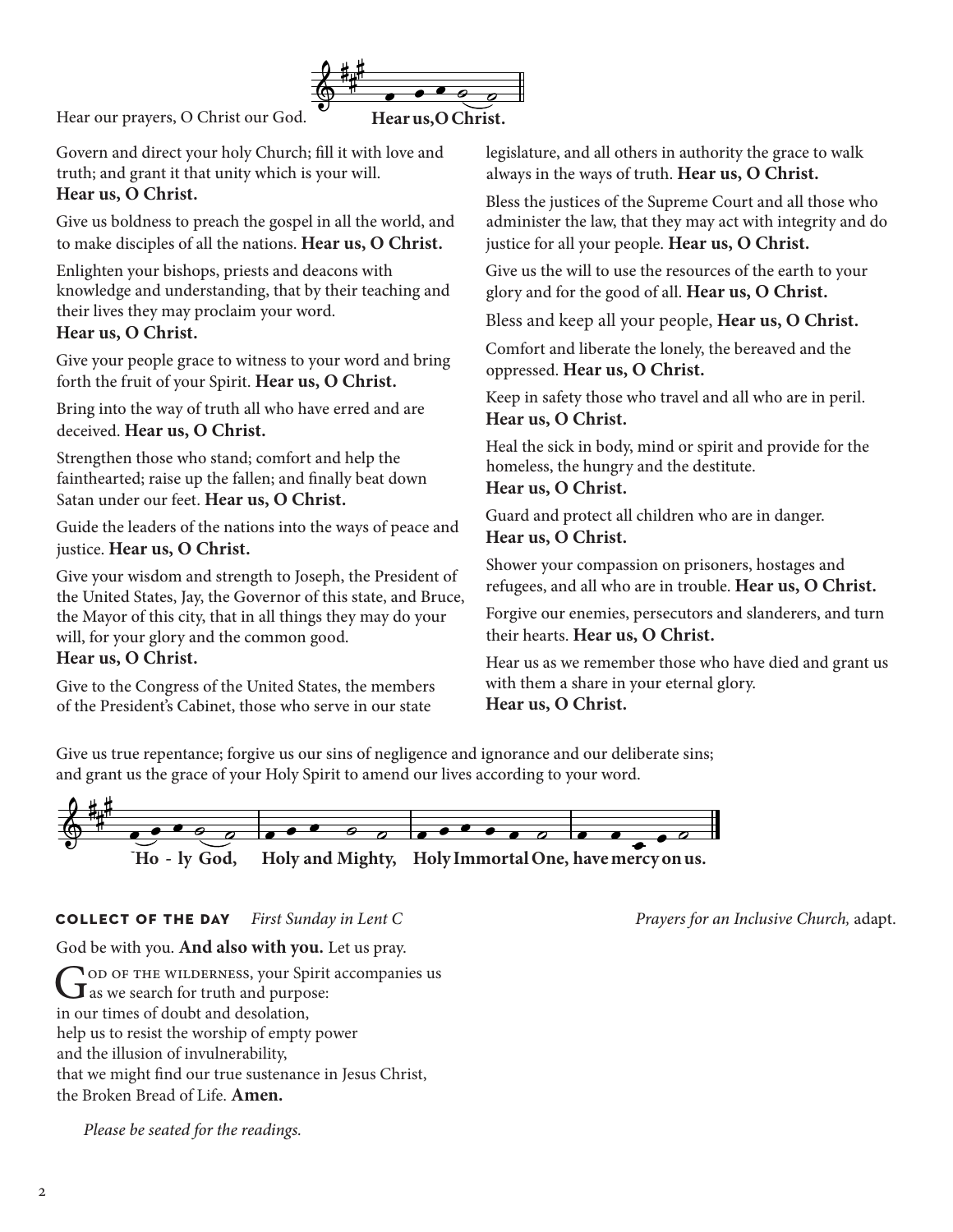# THE LITURGY OF THE WORD

### **reading** *Deuteronomy 26:1-11*

 $\mathbf{W}$  is giving you as an inheritance to possess, and you possess it, and settle in it, you shall take some of the first of all the fruit of the ground, which you harvest from the land that the LORD your God is giving you, and you shall put it in a basket and go to the place that the LORD your God will choose as a dwelling for his name. You shall go to the priest who is in office at that time, and say to him, "Today I declare to the LORD your God that I have come into the land that the LORD swore to our ancestors to give us." When the priest takes the basket from your hand and sets it down before the altar of the LORD your God, you shall make this response before the LORD your God: "A wandering Aramean was my ancestor; he went down into Egypt and lived there as an alien, few in number, and there he became a great nation, mighty and populous. When the Egyptians treated us harshly and afflicted us, by imposing hard labor on us, we cried to the LORD, the God of our ancestors; the LORD heard our voice and saw our affliction, our toil, and our oppression. The LORD brought us out of Egypt with a mighty hand and an outstretched arm, with a terrifying display of power, and with signs and wonders; and he brought us into this place and gave us this land, a land flowing with milk and honey. So now I bring the first of the fruit of the ground that you, O LORD, have given me." You shall set it down before the LORD your God and bow down before the LORD your God. Then you, together with the Levites and the aliens who reside among you, shall celebrate with all the bounty that the LORD your God has given to you and to your house.

Hear what the Spirit is saying to God's people. **Thanks be to God.**







He who dwells in the shelter of the Most High, abides under the shadow of the Almighty. He shall say<br>to the Lord, "You are my refuge and my stronghold, my God in whom I put my trust." Because you have made the LORD your refuge, and the Most High your habitation, There shall no evil happen to you, neither shall any plague come near your dwelling. **ANTIPHON**

For he shall give his angels charge over you, to keep you in all your ways. They shall bear you in their hands, lest you dash your foot against a stone. You shall tread upon the lion and adder; you shall trample the young lion and the serpent under your feet. **ANTIPHON**

Because he is bound to me in love, therefore will I deliver him; I will protect him, because he knows my Name. He shall call upon me, and I will answer him; I am with him in trouble; I will rescue him and bring him to honor. With long life will I satisfy him, and show him my salvation. **ANTIPHON**

#### **reading** *Romans 10:8b-13*

 $\mathcal{C}(\mathcal{C})$  The word is near you, on your lips and in your heart" (that is, the word of faith that we proclaim); because if you confess with your lips that Jesus is Lord and believe in your heart that God raised him from the dead, you will be saved. For one believes with the heart and so is justified, and one confesses with the mouth and so is saved. The scripture says, "No one who believes in him will be

put to shame." For there is no distinction between Jew and Greek; the same Lord is Lord of all and is generous to all who call on him. For, "Everyone who calls on the name of the Lord shall be saved."

Hear what the Spirit is saying to God's people. **Thanks be to God.**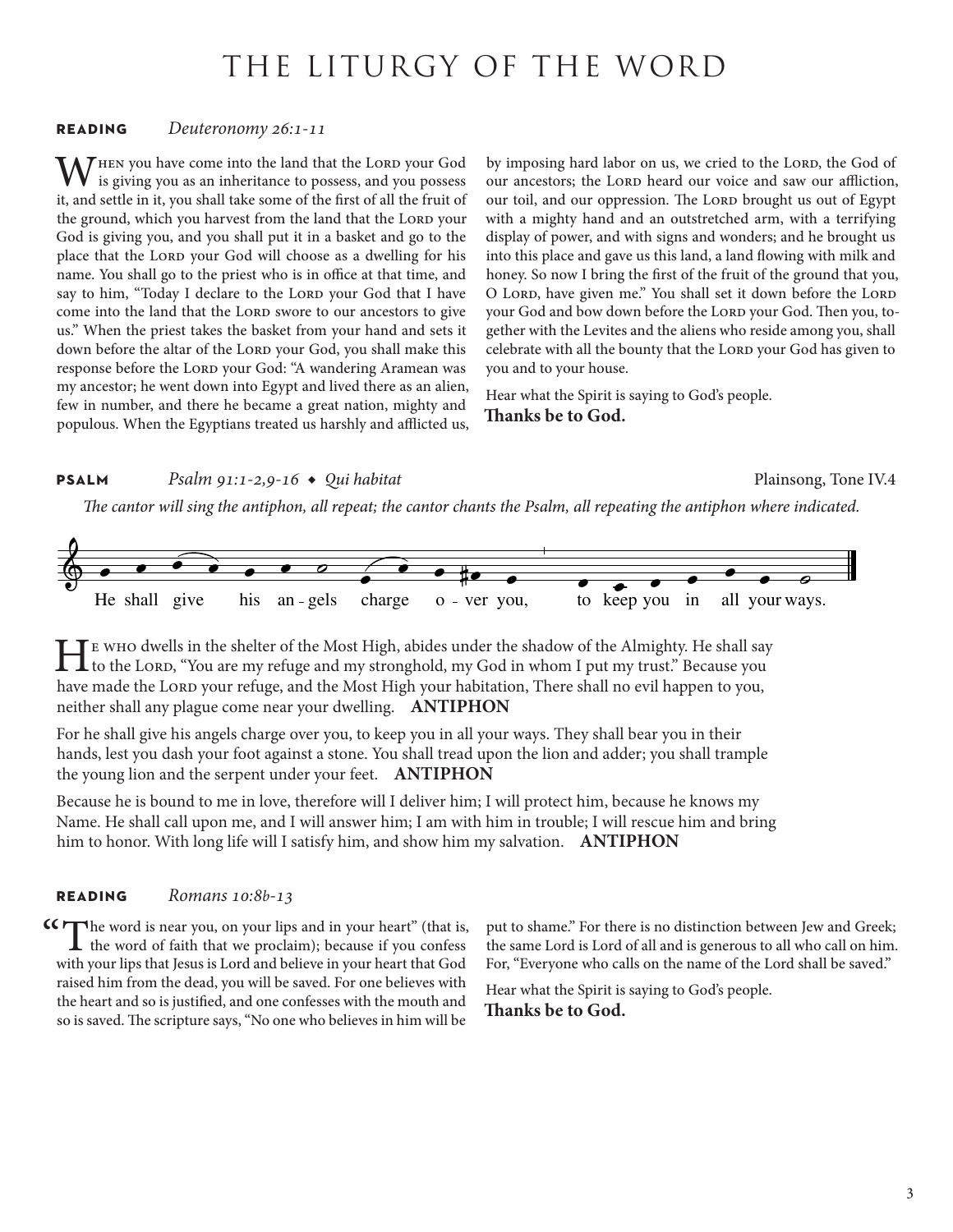#### **GOSPEL ACCLAMATION** Marty Haugen (b. 1950)

*The cantor introduces the refrain, all repeat it. The cantor sings the verse below, then all repeat the refrain.*



*Verse:* One does not live by bread alone, but by every word that comes from the mouth of God.

### **the holy gospel** *Luke 4:1-13*

The Holy Gospel of our Lord Jesus Christ according to Luke. **Glory to you, Lord Christ.**

After his baptism, Jesus, full of the Holy Spirit, returned from the Jordan and was led by the Spirit in the wilderness, where for forty days he was tempted by the devil. He ate nothing at all during those days, and when they were over, he was famished. The devil said to him, "If you are the Son of God, command this stone to become a loaf of bread." Jesus answered him, "It is written, 'One does not live by bread alone.'"

Then the devil led him up and showed him in an instant all the kingdoms of the world. And the devil said to him, "To you I will give their glory and all this authority; for it has been given over to me, and I give it to anyone I please. If you, then, will worship me, it will all be yours." Jesus answered him, "It is written,

> 'Worship the Lord your God, and serve only him.'"

Then the devil took him to Jerusalem, and placed him on the pinnacle of the temple, saying to him, "If you are the Son of God, throw yourself down from here, for it is written,

> 'He will command his angels concerning you, to protect you,'

and

'On their hands they will bear you up, so that you will not dash your foot against a stone."

Jesus answered him, "It is said, 'Do not put the Lord your God to the test.'" When the devil had finished every test, he departed from him until an opportune time.

The Gospel of the Lord. **Praise to you, Lord Christ.**

**homily** The Very Reverend Steven L. Thomason

*Following the homily, the assembly is invited into a period of silence, reflecting on the scriptures and sermon. Please stand, as able, when the Presider stands to introduce the Creed.*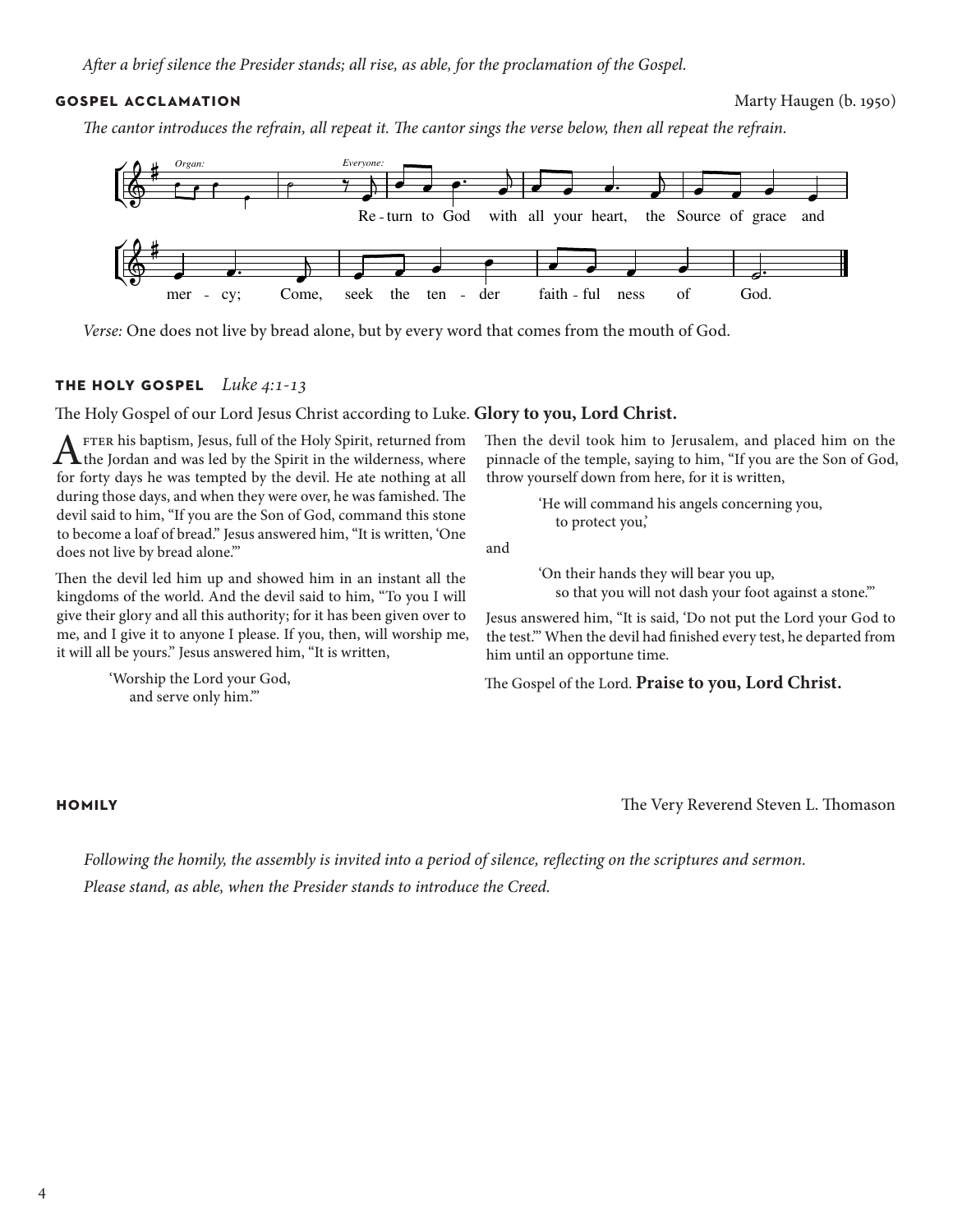- **We believe in one God, the Father, the Almighty, maker of heaven and earth, of all that is, seen and unseen.**
- **We believe in one Lord, Jesus Christ, the only Son of God, eternally begotten of the Father, God from God, Light from Light, true God from true God, begotten, not made, of one Being with the Father; through him all things were made. For us and for our salvation he came down from heaven, was incarnate of the Holy Spirit and the Virgin Mary and became truly human. For our sake he was crucified under Pontius Pilate; he suffered death and was buried. On the third day he rose again in**

#### **the nicene creed** *Authorized for use by the 1997 General Convention*

**accordance with the Scriptures; he ascended into heaven and is seated at the right hand of the Father. He will come again in glory to judge the living and the dead, and his kingdom will have no end.**

**We believe in the Holy Spirit, the Lord, the giver of life, who proceeds from the Father, who with the Father and the Son is worshiped and glorified, who has spoken through the prophets. We believe in one holy catholic and apostolic Church. We acknowledge one baptism for the forgiveness of sins. We look for the resurrection of the dead, and the life of the world to come. Amen.**

#### **the peace**

The peace of Christ be always with you. **And also with you.**

*All exchange a sign of peace, respecting others' desires for distance to be maintained.* 

### **birthday & anniversary blessings**

*Those celebrating birthdays and anniversaries this month are invited to come forward to receive a blessing. All stand, as able, and joins the Presider in saying the prayers.*

#### *Birthdays:*

**Watch over your children, O Lord, as their days increase; bless and guide them wherever they may be. Strengthen them when they stand; comfort them when discouraged or sorrowful; raise them up if they fall; and in their hearts may your peace, which passes understanding, abide all the days of their lives; through Jesus Christ our Savior. Amen.**

#### *Anniversaries:*

**Loving God, in the mystery of the Holy Trinity, you reveal yourself as a community of self-giving love. We thank you for bringing us together into families. Bless we pray these couples who celebrate the anniversaries of their commitments to one another, and grant that they may grow in grace, fidelity and mutual affection all the days of their lives, through Jesus Christ our Savior. Amen.**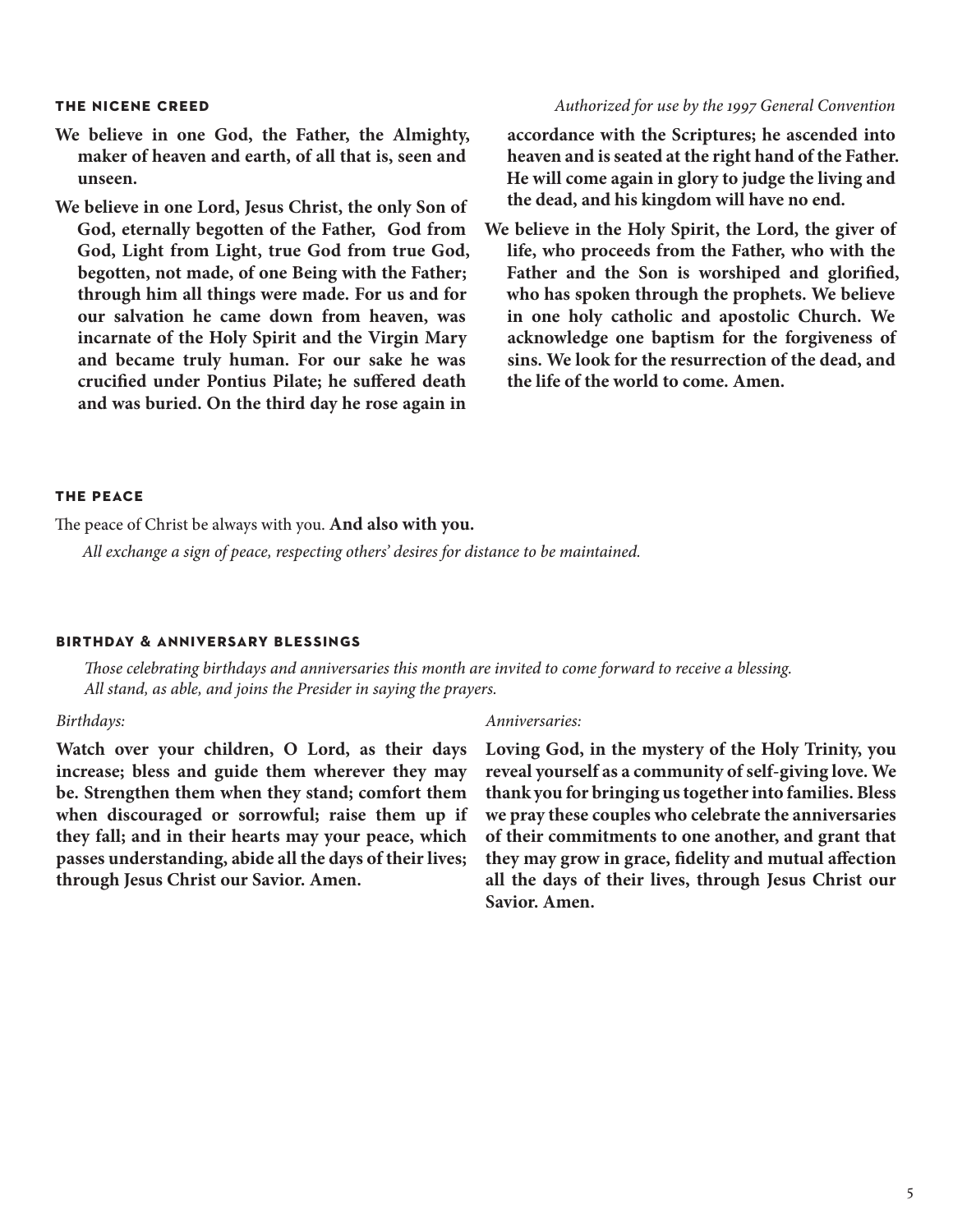# THE LITURGY OF THE TABLE

#### **offertory**

*An offering of money is received. Everyone participating in Saint Mark's Cathedral's worship at this time in any way*  is invited to make an offering as an expression of gratitude for God's generosity. Together, our gifts make possible this *community of welcome, reconciliation and service. All worshipping in person are invited to place their offering in baskets as they are passed through through the rows.* 

Links to donate to Saint Mark's online are located on the livestream page. Visit [saintmarks.org/give](http://saintmarks.org/give), *or use the Venmo mobile app* (*@SaintMarksCathedralSeattle, or scan the code at right*)*, or visit this link on your mobile device:* <https://venmo.com/saintmarkscathedralseattle>*. If Venmo asks you for a four-digit code, enter 2076.*



*You may also mail your gift to the cathedral:* 1245 10th Ave. E, Seattle,WA 98102.

**anthem** *Guárdame, Señor Guárdame, Señor more series and the words: Mark Sedio, based on Psalms 23, 42, and 51;* music: Mark Sedio (b. 1954)

> *Refrain:* Guárdame, Señor, oh Dios, mi amor. Pon en mi un corazón limpio. Guárdame, Señor.

*May your gracious love stay with us, Lord. Quench our thirsty hearts, our weary souls, Bless and keep us, Lord.*

Look on me, Lord, in your unfailing love, And wash me clean as the mountains. Renew my spirit and mend my broken heart, Guide me, O Lord, in your ways.

Open my mouth and I will sing your praise, O let me hear of your mercy. Surely your goodness will always follow me All of the days of my life.

*All stand, as able.*

**the great thanksgiving** *Prayers for an Inclusive Church,* adapt.

God be with you. **And also with you.** 

Lift up your hearts. **We lift them to God.** 

Let us give thanks to the Lord our God. **It is right to give God thanks and praise.**

We thank you, God of the wilderness, that in the valley of dry bones you create hearts of flesh quickened by the Spirit's breath. We thank you that you shared your Beloved Child who spurns might and glory and turns toward all who are broken in mind, body or spirit. We count the cross as folly to the world of violence

and coercion, and true wisdom to all who would follow you on the journey of selfless love. Therefore, with the whole communion of saints who glimpsed the glory in the humanity you shared, we worship you in holy majesty, as we sing:

**SANCTUS & BENEDICTUS** Deutsche Messe Franz Schubert (1797–1828), arr. Richard Proulx

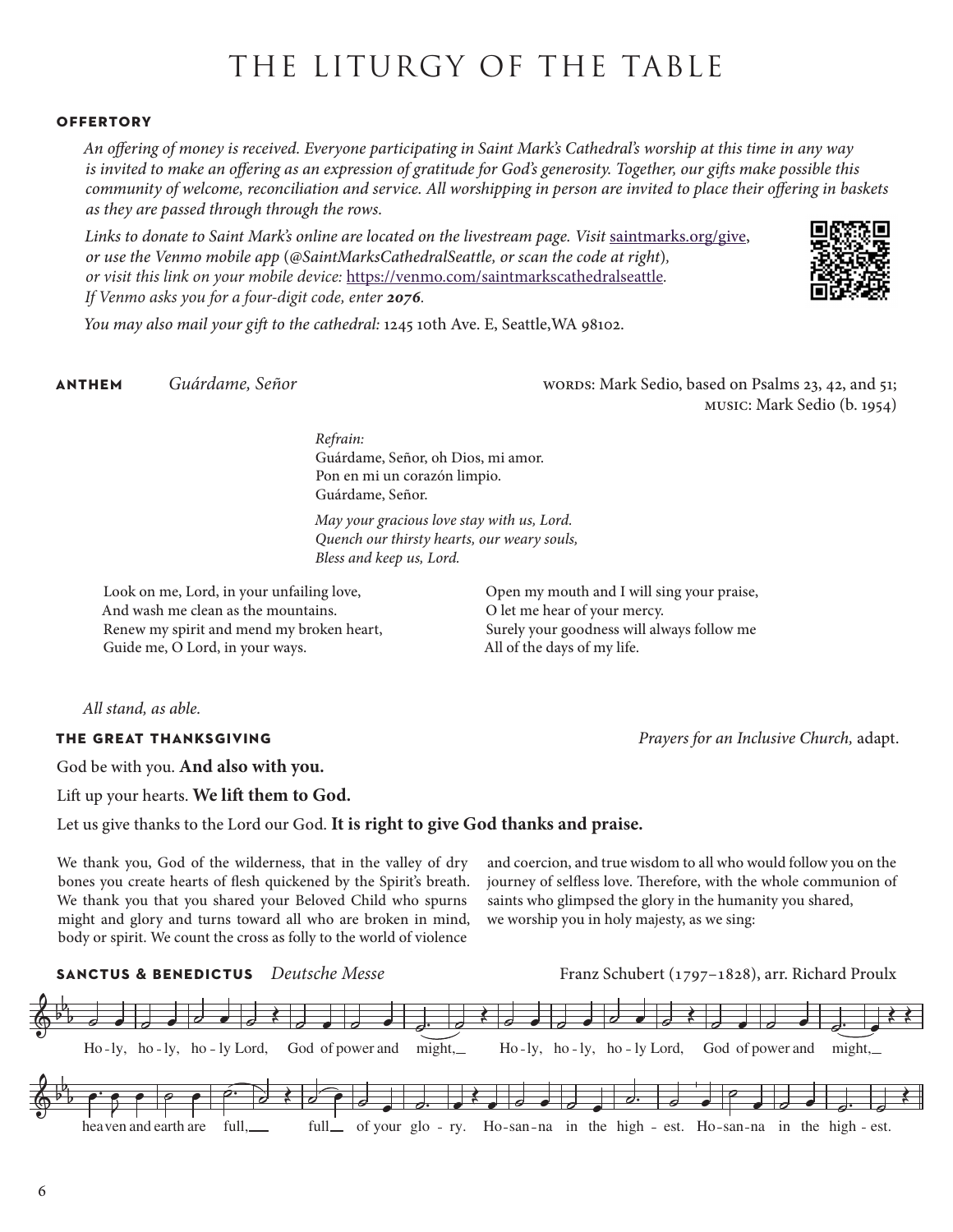

*The Hymnal 1982* #s-130, adaptation © 1985 G.I.A. Publications, Inc.

We ask that your Holy Spirit fall upon us and upon these gifts, that these fragile, earthly things may be to us the body and blood of our Lord and brother, Jesus Christ.

On the night he was betrayed, Jesus gathered with his faltering friends. He took bread, gave thanks, broke it and said: "This is my body, which is given for you. Do this in remembrance of me."

In the same way after supper, he took the cup of wine, saying, "This cup is the new covenant in my blood. Do this, whenever you drink it, in remembrance of me."

As on that night, so here and now he offers himself in touch and taste beyond all that words can hold. And so we proclaim the great mystery of faith, saying:

# **Christ has died. Christ is risen. Christ will come again.**

With these gifts we are filled with the life-giving presence of Christ; we proclaim him as creation's host, transforming poverty into plenty with his generous love. Inspire us with the hope that one day death and greed will be no more, and people will come from east and west, north and south to share a feast of abundance.

We ask this through Jesus Christ our Savior, by whom and with whom and in whom, in the unity of the Holy Spirit, all honor and glory be yours, Mother of blessings, for ever and ever. **AMEN.**

### **the lord's prayer**

**Our Father in heaven, hallowed be your Name, your kingdom come, your will be done, on earth as in heaven. Give us today our daily bread. Forgive us our sins as we forgive those who sin against us. Save us from the time of trial, and deliver us from evil. For the kingdom, the power, and the glory are yours, now and for ever. Amen.**



#### **invitation to communion**

The Gifts of God for the People of God. Take them in remembrance that Christ died for you, and feed on him in your hearts by faith, with thanksgiving.

*All may be seated for the time of Communion. All seeking God are welcome at Christ's Table.* 

*Please follow the directions of the Liturgical Ministers. Bread is distributed by priests at standing stations at the head of three aisles. Before receiving the bread, please sanitize your hands. The priest will place the bread into your outstretched palm taking care not to touch your hand. If you prefer a gluten-free wafer, simply ask the priest for one at the time of Communion.*

*Wine is distributed at the head of the middle aisles. Intinction (dipping the bread in the wine) is not available at this time. If you do not wish to drink from the common cup, please cross your arms in front of your chest as you pass by the chalice. The full grace of the sacrament is received with only the bread.*